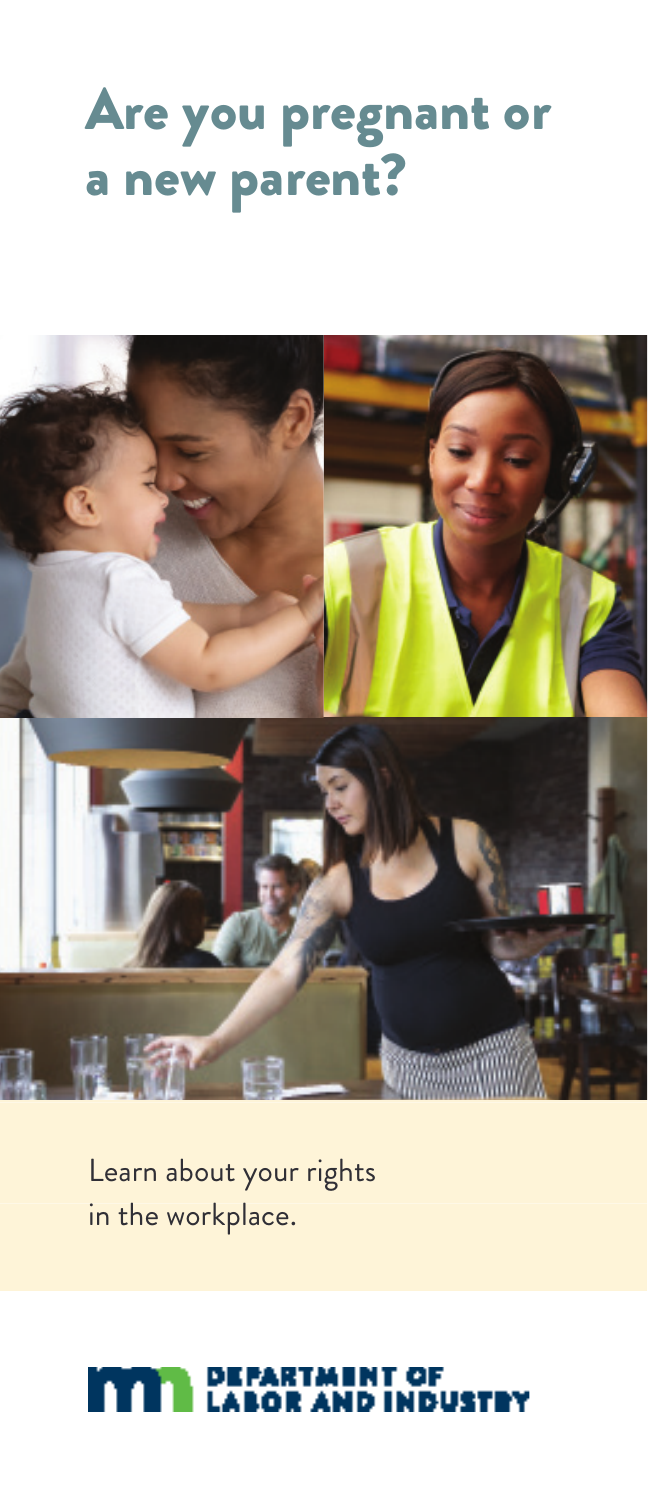# Congratulations!

In Minnesota, soon-to-be, new and nursing parents have legal protections to help keep them safe and healthy in the workplace.

That means it's your right to work safely during pregnancy and to express breast milk when you return to work.

Know your rights. Speak up. Most employers are willing to comply with laws that support their pregnant and nursing employees. If they are unwilling, we can help you.

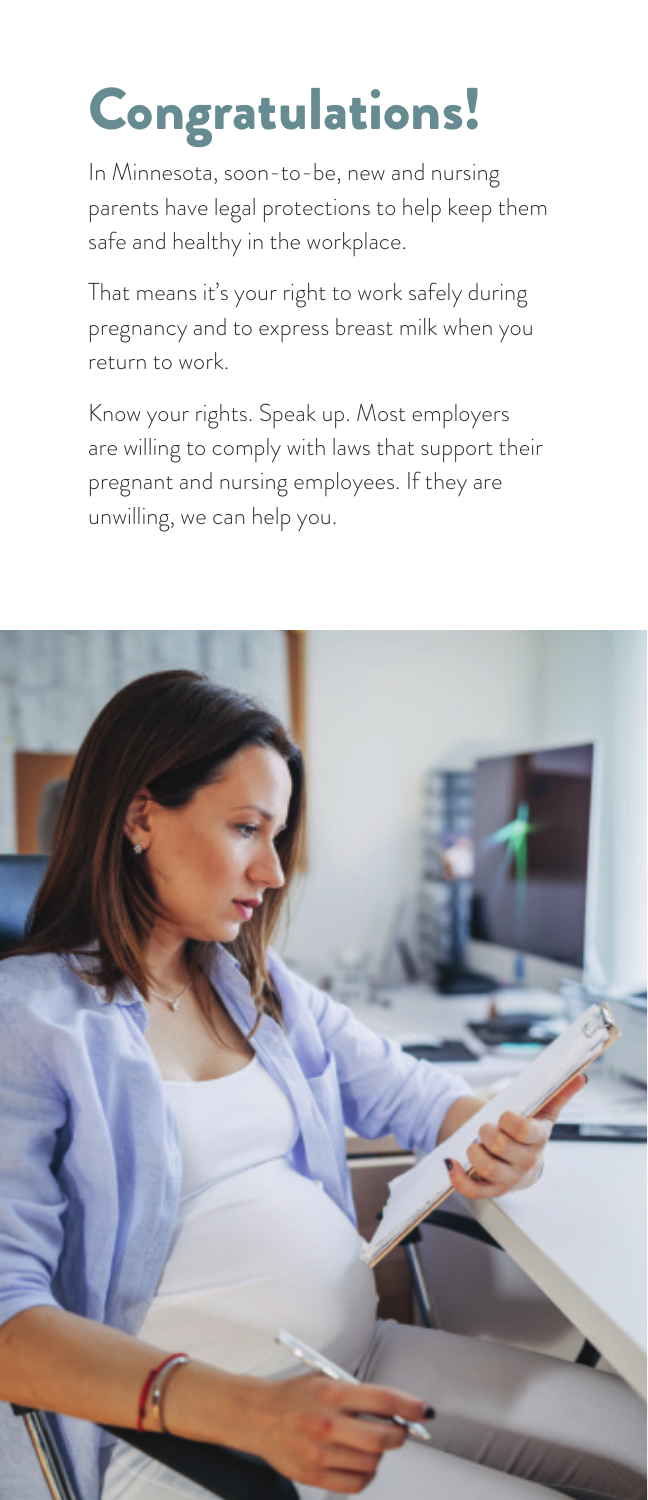State laws to support working parents and employers cover three categories:

- 1. Pregnancy at work
- 2. Pregnancy or parental leave from work
- 3. Expressing milk at work

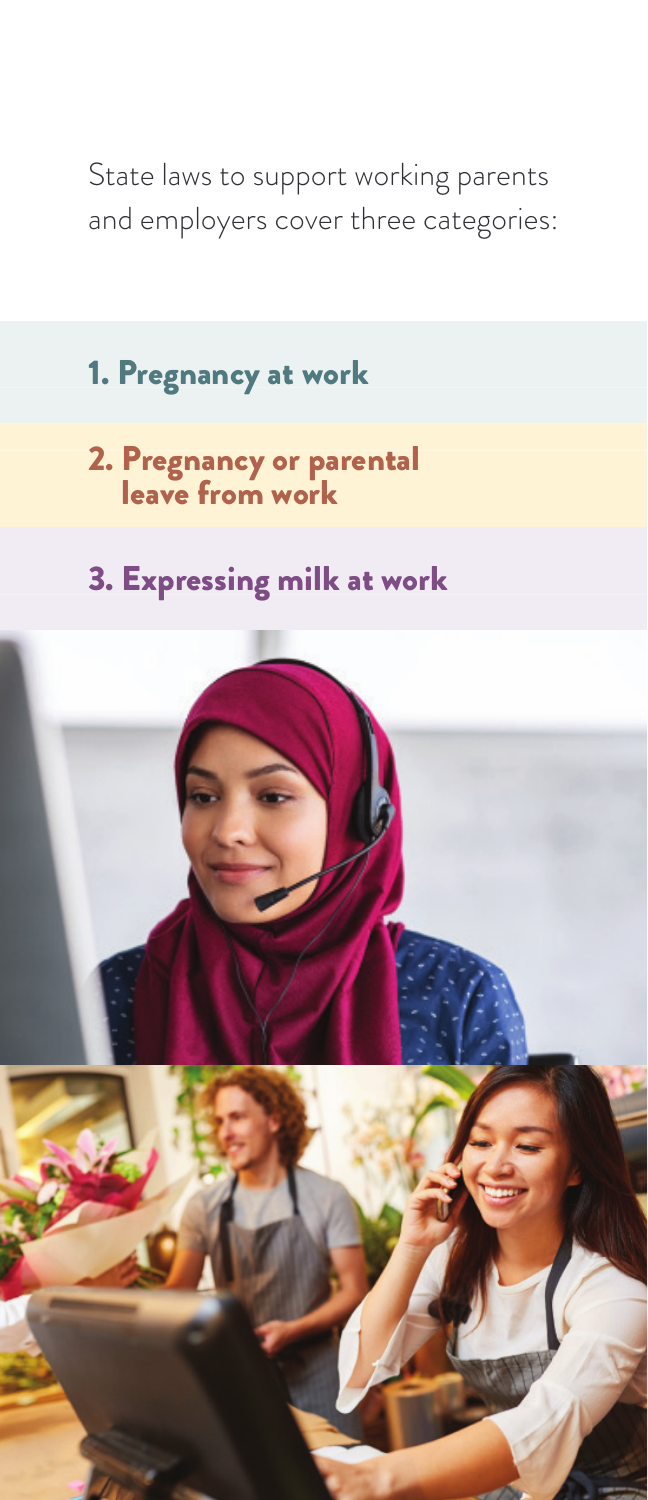# 1. Pregnancy at work

Staying healthy at work is important when you're pregnant, both for you and your baby. If you work for an employer with 15 or more employees, it's your right to request, and your employer must provide:

- more frequent restroom, food and water breaks;
- seating; and
- limits on lifting more than 20 pounds.

You have the right to request other workplace changes when you have been given advice from a health care provider or doula. This may require you to have a conversation with your employer about your request.

Other changes may include temporary transfer to a less strenuous or hazardous job.

There may be limited exceptions to these employer requirements.

### Good to know:

Your employer cannot require you to adjust your working conditions because you're pregnant.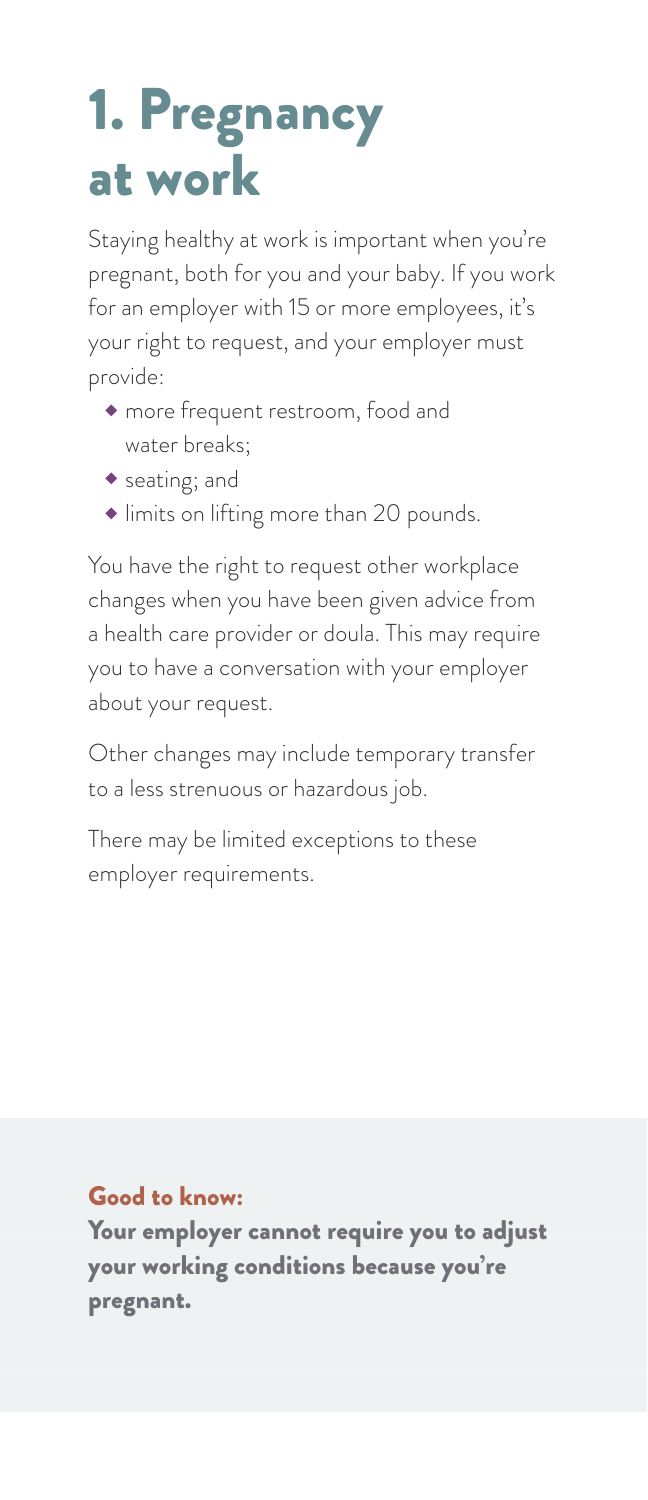### 2. Pregnancy or parental leave from work

By law, you may take up to 12 weeks of unpaid leave during or following pregnancy when:

- you work for a company with 21 or more employees at one site;
- you have worked at least half time during the past 12 months; and
- you have been with the company for a total of at least 12 months.

Pregnancy and parental leave may be taken for:

- prenatal care;
- pregnancy or related health conditions;
- childbirth or adoption; or
- bonding time by a birthing or non-birthing parent after the birth or adoption of the child.

Many of these leave provisions overlap with the federal Family and Medical Leave Act (FMLA).

Good to know:

You may be able to use employer-provided benefits, such as sick leave or disability leave, if you are sick during pregnancy or to recover after childbirth.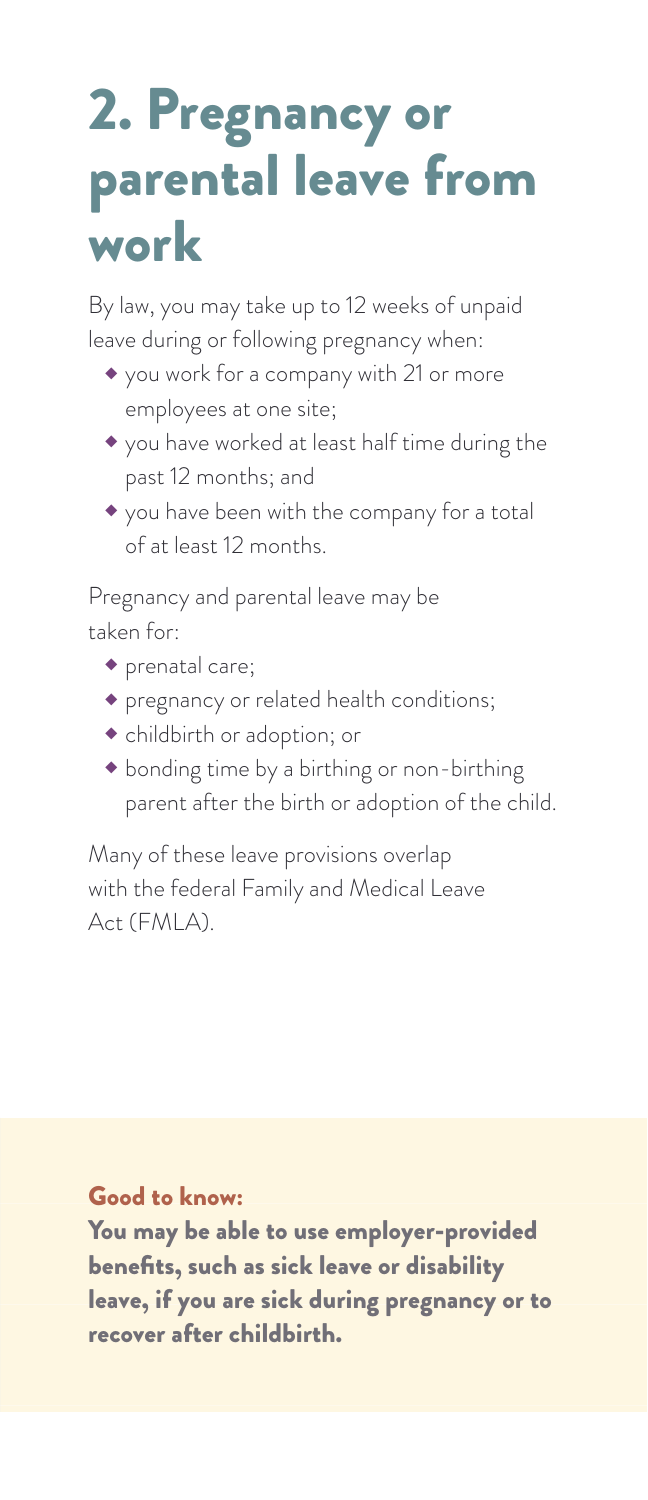# 3. Expressing milk at work

Breastfeeding improves well-being and reduces health care costs. If you decide to express milk at work, your employer, regardless of size, must provide:

- break times to express milk; and
- a private area to express milk that:
	- is not a bathroom;
	- is shielded from view;
	- is in close proximity to the work area;
	- is free of intrusion from coworkers and the public; and
	- has access to an electrical outlet.

There may be limited exceptions to these employer requirements.

### Good to know:

Your employer can't reduce your compensation or require you to make up time for breaks taken to express milk at work.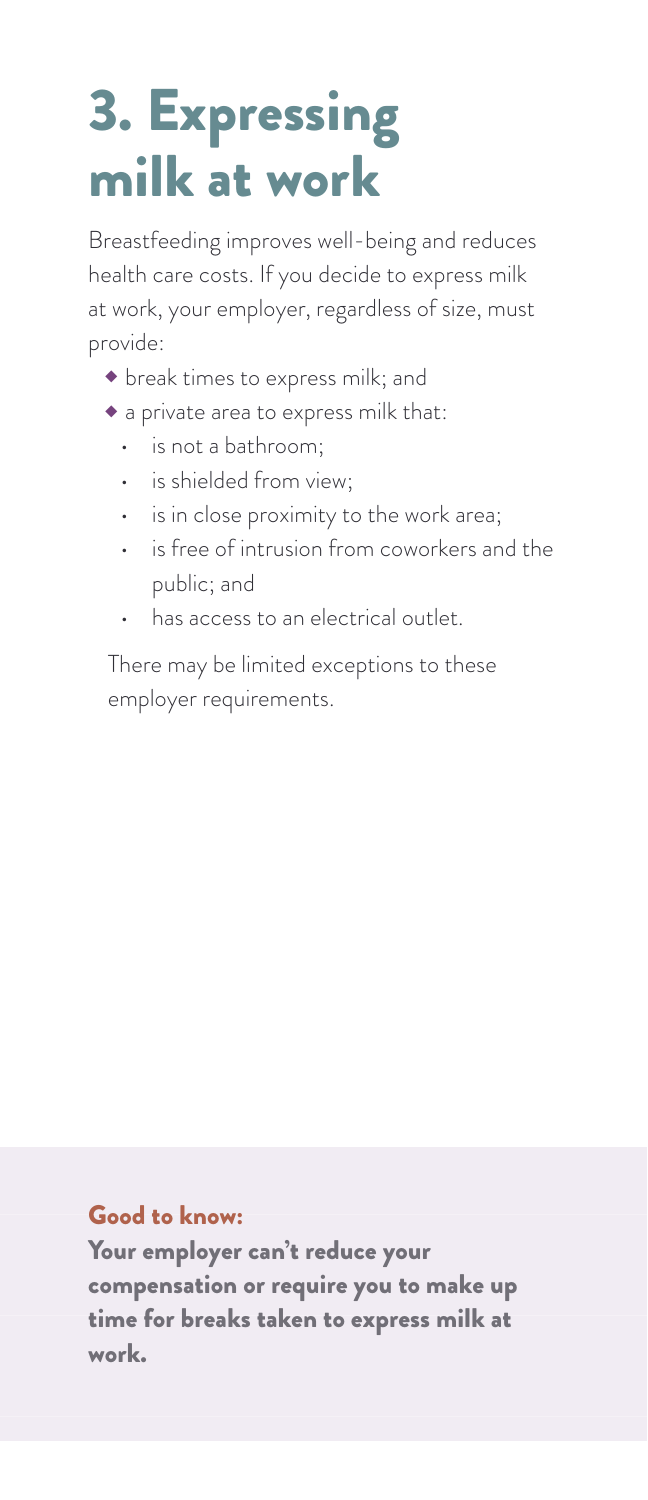### How to start the conversation

Ready to share the news with your employer? Follow these tips.

**Don't wait.** Begin the conversation early to help yourself and your employer.

**Be positive.** Approach the news as a win-win for both you and your employer.

**Speak up.** It's OK to tell your employer your needs and rights.

**Be informed.** Share this brochure with your employer, human resources manager or workplace advocates.

**Know your rights.** An employer may not retaliate against an employee for asserting their legal rights.

Good to know:

Discrimination because of pregnancy is prohibited under the Minnesota Human Rights Act regardless of the employer's size.